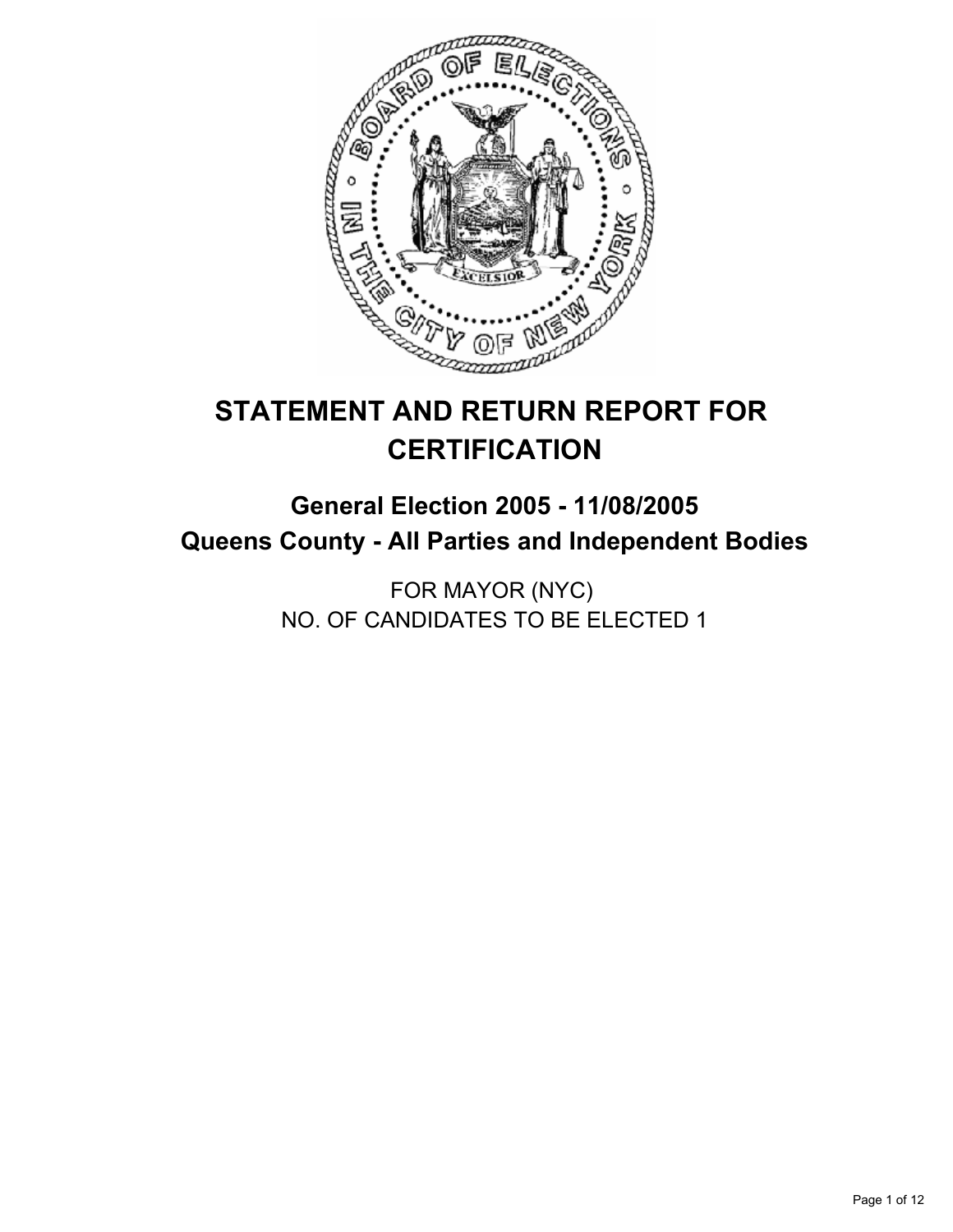

| PUBLIC COUNTER                           | 12,924 |  |
|------------------------------------------|--------|--|
| <b>EMERGENCY</b>                         | 11     |  |
| ABSENTEE/MILITARY                        | 252    |  |
| <b>AFFIDAVIT</b>                         | 125    |  |
| <b>TOTAL BALLOTS</b>                     | 13,312 |  |
| MICHAEL R BLOOMBERG (REPUBLICAN\LIBERAL) | 7,464  |  |
| FERNANDO FERRER (DEMOCRATIC)             | 4,760  |  |
| MICHAEL R BLOOMBERG (INDEPENDENCE)       | 631    |  |
| THOMAS V OGNIBENE (CONSERVATIVE)         | 163    |  |
| AUDREY SILK (LIBERTARIAN)                | 17     |  |
| MARTIN KOPPEL (SOCIALIST WORKERS)        | 13     |  |
| JIMMY MCMILLAN (RENT IS TOO DAMN HIGH)   | 40     |  |
| SETH A BLUM (EDUCATION)                  | 10     |  |
| ANTHONY GRONOWICZ (GREEN)                | 59     |  |
| CARLOS OPLACIO SR (WRITE-IN)             |        |  |
| <b>GRACE KELLY (WRITE-IN)</b>            |        |  |
| SAM SEDER (WRITE-IN)                     |        |  |
| <b>TOTAL VOTES</b>                       | 13,160 |  |
| <b>UNRECORDED</b>                        | 152    |  |

| PUBLIC COUNTER                           | 21,946 |
|------------------------------------------|--------|
| <b>EMERGENCY</b>                         | 84     |
| ABSENTEE/MILITARY                        | 617    |
| <b>AFFIDAVIT</b>                         | 234    |
| <b>TOTAL BALLOTS</b>                     | 22,881 |
| MICHAEL R BLOOMBERG (REPUBLICAN\LIBERAL) | 15,424 |
| FERNANDO FERRER (DEMOCRATIC)             | 5,162  |
| MICHAEL R BLOOMBERG (INDEPENDENCE)       | 1,068  |
| THOMAS V OGNIBENE (CONSERVATIVE)         | 682    |
| AUDREY SILK (LIBERTARIAN)                | 39     |
| MARTIN KOPPEL (SOCIALIST WORKERS)        | 34     |
| JIMMY MCMILLAN (RENT IS TOO DAMN HIGH)   | 33     |
| SETH A BLUM (EDUCATION)                  | 19     |
| ANTHONY GRONOWICZ (GREEN)                | 46     |
| ROSEMARY SHEPARD (WRITE-IN)              | 1      |
| <b>TOTAL VOTES</b>                       | 22,508 |
| <b>UNRECORDED</b>                        | 373    |
|                                          |        |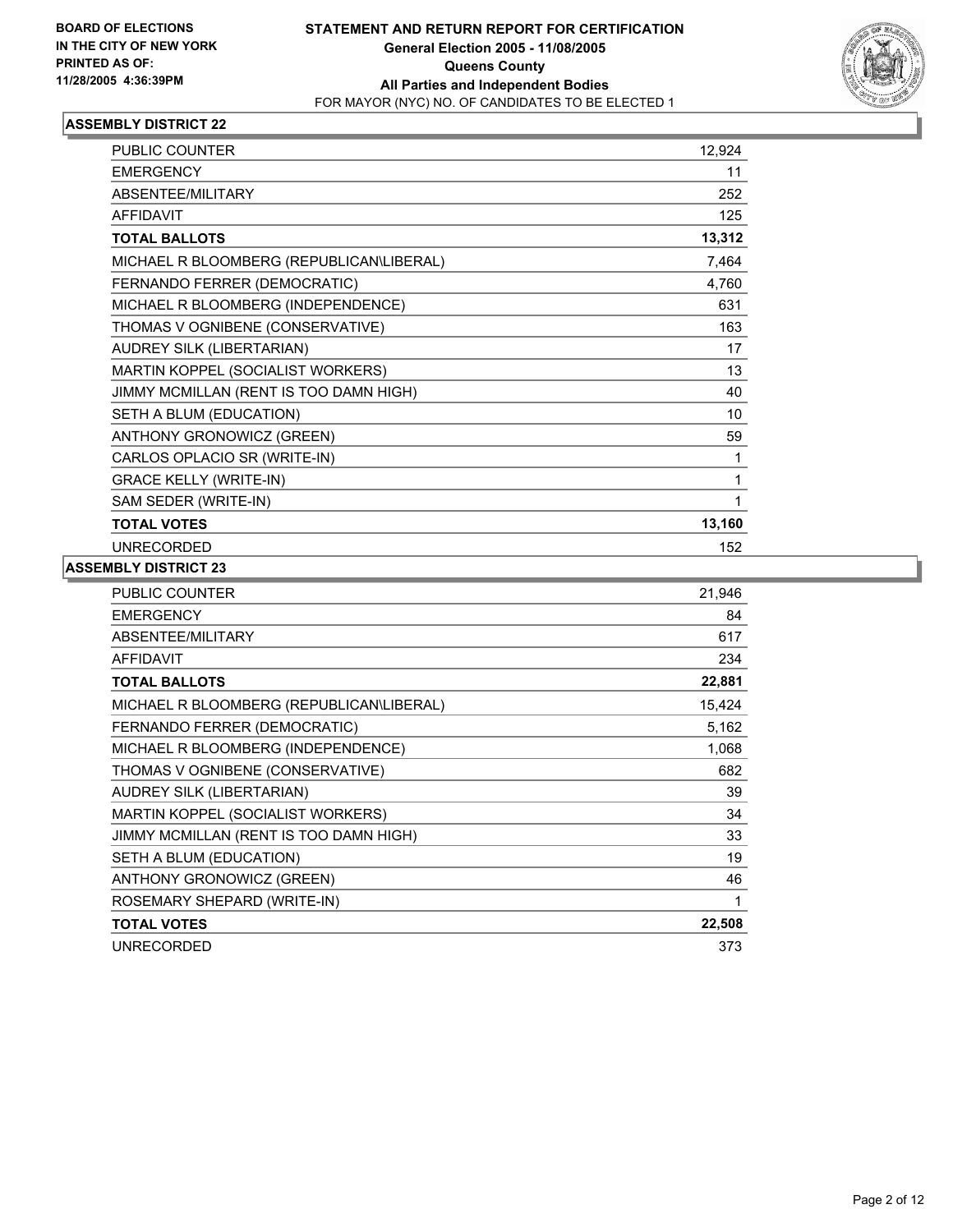

| <b>PUBLIC COUNTER</b>                    | 25,586 |
|------------------------------------------|--------|
| <b>EMERGENCY</b>                         | 93     |
| ABSENTEE/MILITARY                        | 495    |
| <b>AFFIDAVIT</b>                         | 194    |
| <b>TOTAL BALLOTS</b>                     | 26,368 |
| MICHAEL R BLOOMBERG (REPUBLICAN\LIBERAL) | 17,641 |
| FERNANDO FERRER (DEMOCRATIC)             | 5,952  |
| MICHAEL R BLOOMBERG (INDEPENDENCE)       | 1,699  |
| THOMAS V OGNIBENE (CONSERVATIVE)         | 489    |
| AUDREY SILK (LIBERTARIAN)                | 53     |
| MARTIN KOPPEL (SOCIALIST WORKERS)        | 34     |
| JIMMY MCMILLAN (RENT IS TOO DAMN HIGH)   | 74     |
| SETH A BLUM (EDUCATION)                  | 34     |
| ANTHONY GRONOWICZ (GREEN)                | 76     |
| ANTHONY WEINER (WRITE-IN)                | 1      |
| ED KOCH (WRITE-IN)                       |        |
| GIFFORD MILLER (WRITE-IN)                | 1      |
| JESUS CHRIST (WRITE-IN)                  | 1      |
| <b>JOSHUA RIKLAN (WRITE-IN)</b>          | 1      |
| K.H. (WRITE-IN)                          |        |
| MICHAEL CHANIN (WRITE-IN)                |        |
| <b>TOTAL VOTES</b>                       | 26,059 |
| <b>UNRECORDED</b>                        | 309    |

| <b>PUBLIC COUNTER</b>                    | 15,944 |
|------------------------------------------|--------|
| <b>EMERGENCY</b>                         | 24     |
| ABSENTEE/MILITARY                        | 313    |
| <b>AFFIDAVIT</b>                         | 200    |
| <b>TOTAL BALLOTS</b>                     | 16,481 |
| MICHAEL R BLOOMBERG (REPUBLICAN\LIBERAL) | 10,063 |
| FERNANDO FERRER (DEMOCRATIC)             | 4,637  |
| MICHAEL R BLOOMBERG (INDEPENDENCE)       | 1,024  |
| THOMAS V OGNIBENE (CONSERVATIVE)         | 283    |
| AUDREY SILK (LIBERTARIAN)                | 30     |
| MARTIN KOPPEL (SOCIALIST WORKERS)        | 19     |
| JIMMY MCMILLAN (RENT IS TOO DAMN HIGH)   | 35     |
| SETH A BLUM (EDUCATION)                  | 24     |
| ANTHONY GRONOWICZ (GREEN)                | 45     |
| JERALD SEIDMAN (WRITE-IN)                | 1      |
| JOHN SABINI (WRITE-IN)                   | 1      |
| JOSEPH ADDABBO (WRITE-IN)                |        |
| <b>TOTAL VOTES</b>                       | 16,163 |
| <b>UNRECORDED</b>                        | 318    |
|                                          |        |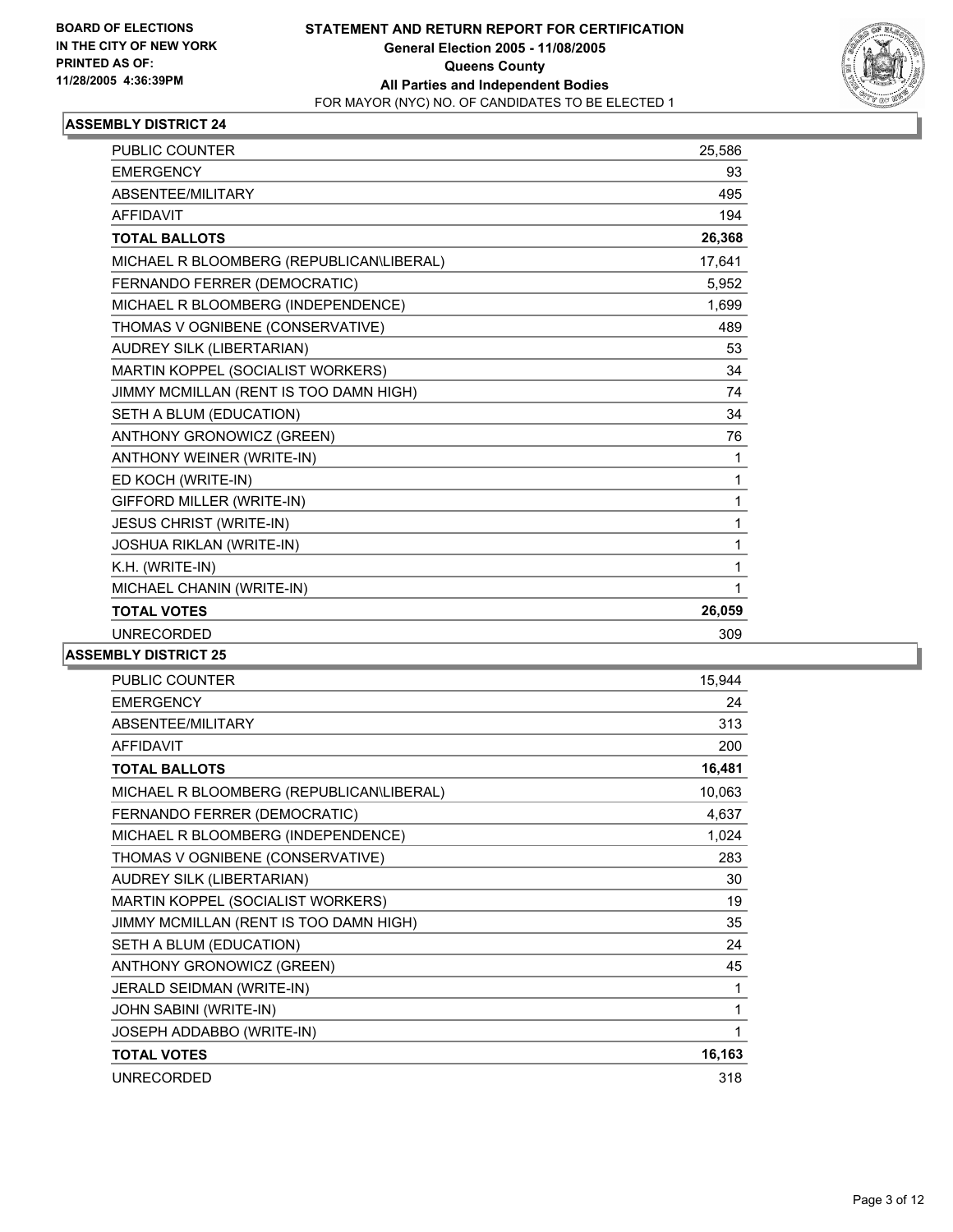

| PUBLIC COUNTER                           | 27,535         |
|------------------------------------------|----------------|
| <b>EMERGENCY</b>                         | 116            |
| ABSENTEE/MILITARY                        | 780            |
| <b>AFFIDAVIT</b>                         | 218            |
| <b>TOTAL BALLOTS</b>                     | 28,649         |
| MICHAEL R BLOOMBERG (REPUBLICAN\LIBERAL) | 20,246         |
| FERNANDO FERRER (DEMOCRATIC)             | 5,340          |
| MICHAEL R BLOOMBERG (INDEPENDENCE)       | 1,774          |
| THOMAS V OGNIBENE (CONSERVATIVE)         | 614            |
| AUDREY SILK (LIBERTARIAN)                | 57             |
| MARTIN KOPPEL (SOCIALIST WORKERS)        | 30             |
| JIMMY MCMILLAN (RENT IS TOO DAMN HIGH)   | 51             |
| SETH A BLUM (EDUCATION)                  | 22             |
| ANTHONY GRONOWICZ (GREEN)                | 78             |
| ANTHONY WEINER (WRITE-IN)                | 1              |
| DAVID GOREL (WRITE-IN)                   | 1              |
| EDWIN MOORE (WRITE-IN)                   | 1              |
| OREO SEIFERT (WRITE-IN)                  | 1              |
| PABLO MARTINEZ (WRITE-IN)                | 3              |
| ROXANNE MARTIN (WRITE-IN)                | $\overline{2}$ |
| <b>TOTAL VOTES</b>                       | 28,221         |
| <b>UNRECORDED</b>                        | 428            |

| PUBLIC COUNTER                           | 19,174 |
|------------------------------------------|--------|
| <b>EMERGENCY</b>                         | 40     |
| ABSENTEE/MILITARY                        | 459    |
| <b>AFFIDAVIT</b>                         | 197    |
| <b>TOTAL BALLOTS</b>                     | 19,870 |
| MICHAEL R BLOOMBERG (REPUBLICAN\LIBERAL) | 12,389 |
| FERNANDO FERRER (DEMOCRATIC)             | 5,286  |
| MICHAEL R BLOOMBERG (INDEPENDENCE)       | 1,123  |
| THOMAS V OGNIBENE (CONSERVATIVE)         | 322    |
| AUDREY SILK (LIBERTARIAN)                | 43     |
| MARTIN KOPPEL (SOCIALIST WORKERS)        | 21     |
| JIMMY MCMILLAN (RENT IS TOO DAMN HIGH)   | 47     |
| SETH A BLUM (EDUCATION)                  | 18     |
| ANTHONY GRONOWICZ (GREEN)                | 83     |
| ANTHONY WEINER (WRITE-IN)                | 1      |
| CHANIE SCHWEID (WRITE-IN)                | 1      |
| SCOTT I. MARSHALL (WRITE-IN)             |        |
| <b>TOTAL VOTES</b>                       | 19,335 |
| <b>UNRECORDED</b>                        | 535    |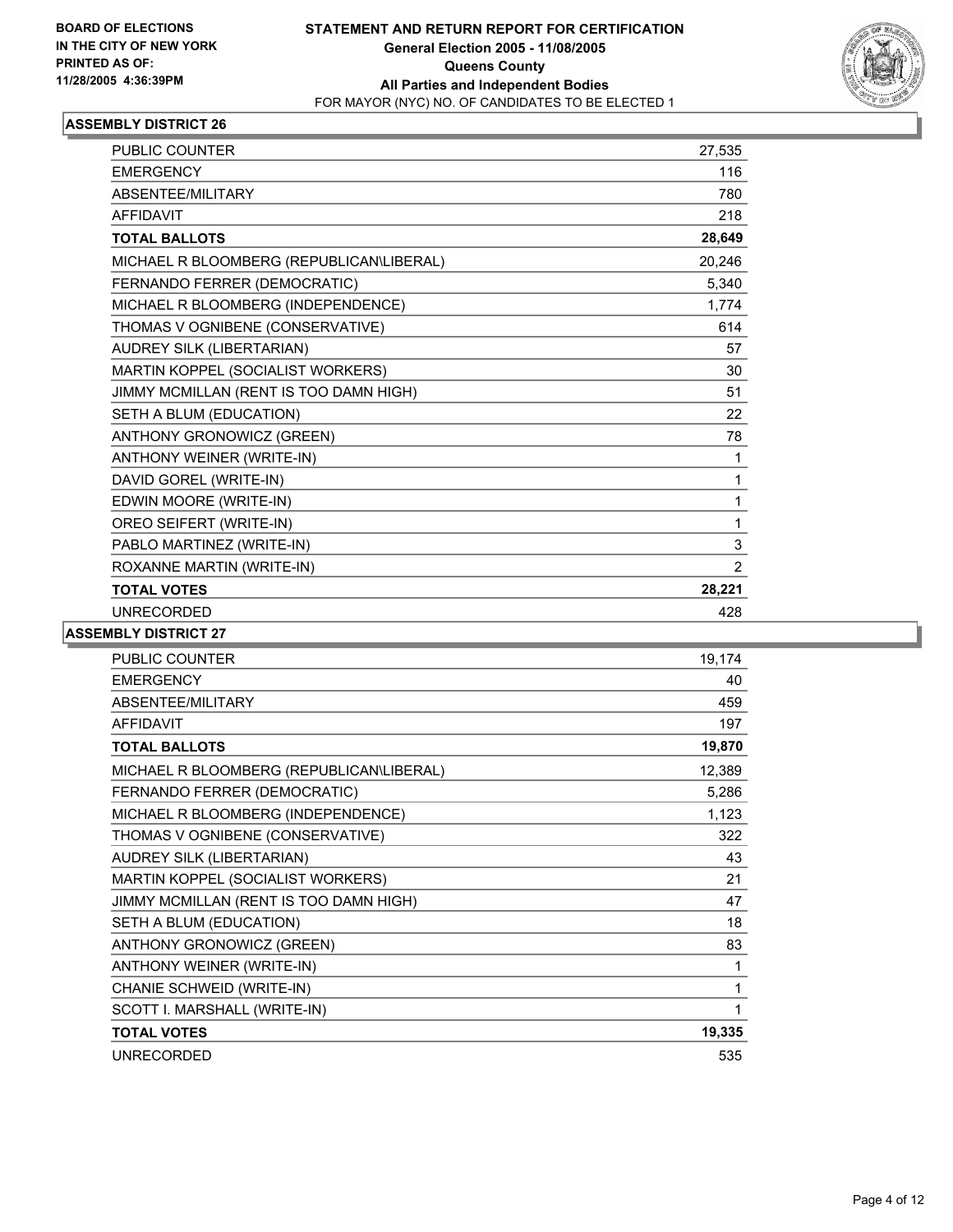

| PUBLIC COUNTER                           | 23,409 |  |
|------------------------------------------|--------|--|
| <b>EMERGENCY</b>                         | 6      |  |
| ABSENTEE/MILITARY                        | 622    |  |
| <b>AFFIDAVIT</b>                         | 216    |  |
| <b>TOTAL BALLOTS</b>                     | 24,253 |  |
| MICHAEL R BLOOMBERG (REPUBLICAN\LIBERAL) | 16,597 |  |
| FERNANDO FERRER (DEMOCRATIC)             | 4,568  |  |
| MICHAEL R BLOOMBERG (INDEPENDENCE)       | 1,620  |  |
| THOMAS V OGNIBENE (CONSERVATIVE)         | 783    |  |
| AUDREY SILK (LIBERTARIAN)                | 43     |  |
| MARTIN KOPPEL (SOCIALIST WORKERS)        | 34     |  |
| JIMMY MCMILLAN (RENT IS TOO DAMN HIGH)   | 68     |  |
| SETH A BLUM (EDUCATION)                  | 29     |  |
| ANTHONY GRONOWICZ (GREEN)                | 111    |  |
| ANTHONY WEINER (WRITE-IN)                | 1      |  |
| DOROTHY WARMAN (WRITE-IN)                | 1      |  |
| ROXANNE Z MARTIN (WRITE-IN)              |        |  |
| RUDY GULLIANI (WRITE-IN)                 | 1      |  |
| VIKAS ATUL BANDHU (WRITE-IN)             | 1      |  |
| <b>TOTAL VOTES</b>                       | 23,858 |  |
| <b>UNRECORDED</b>                        | 395    |  |

| PUBLIC COUNTER                           | 18,015 |
|------------------------------------------|--------|
| <b>EMERGENCY</b>                         | 0      |
| ABSENTEE/MILITARY                        | 312    |
| <b>AFFIDAVIT</b>                         | 197    |
| <b>TOTAL BALLOTS</b>                     | 18,524 |
| MICHAEL R BLOOMBERG (REPUBLICAN\LIBERAL) | 9,006  |
| FERNANDO FERRER (DEMOCRATIC)             | 7,919  |
| MICHAEL R BLOOMBERG (INDEPENDENCE)       | 1,121  |
| THOMAS V OGNIBENE (CONSERVATIVE)         | 72     |
| AUDREY SILK (LIBERTARIAN)                | 25     |
| MARTIN KOPPEL (SOCIALIST WORKERS)        | 16     |
| JIMMY MCMILLAN (RENT IS TOO DAMN HIGH)   | 35     |
| SETH A BLUM (EDUCATION)                  | 10     |
| ANTHONY GRONOWICZ (GREEN)                | 30     |
| JOHN W CRONIN (WRITE-IN)                 | 2      |
| <b>TOTAL VOTES</b>                       | 18,236 |
| <b>UNRECORDED</b>                        | 288    |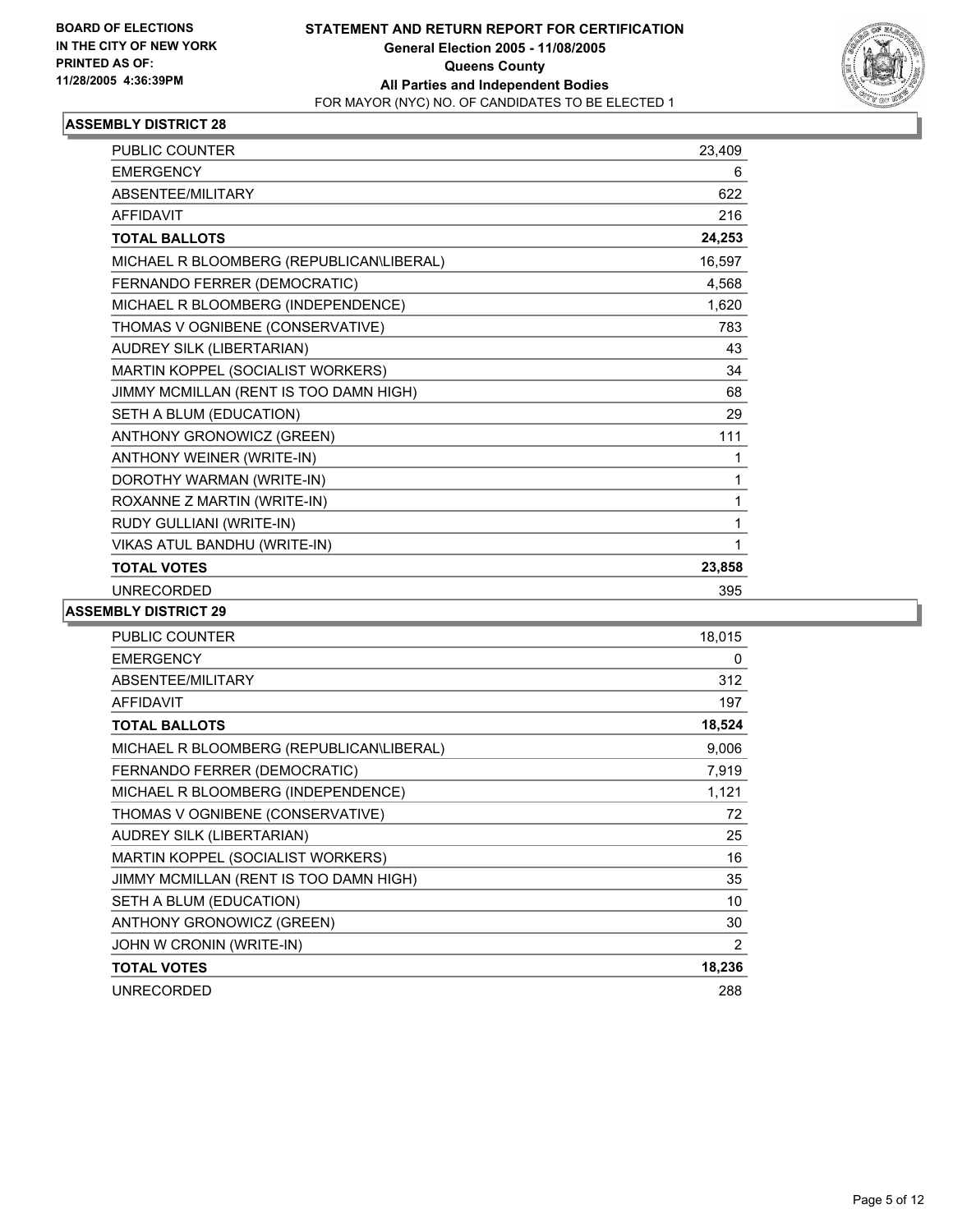

| PUBLIC COUNTER                           | 17,055 |  |
|------------------------------------------|--------|--|
| <b>EMERGENCY</b>                         | 42     |  |
| ABSENTEE/MILITARY                        | 304    |  |
| <b>AFFIDAVIT</b>                         | 200    |  |
| <b>TOTAL BALLOTS</b>                     | 17,601 |  |
| MICHAEL R BLOOMBERG (REPUBLICAN\LIBERAL) | 10,591 |  |
| FERNANDO FERRER (DEMOCRATIC)             | 5,022  |  |
| MICHAEL R BLOOMBERG (INDEPENDENCE)       | 861    |  |
| THOMAS V OGNIBENE (CONSERVATIVE)         | 553    |  |
| AUDREY SILK (LIBERTARIAN)                | 40     |  |
| MARTIN KOPPEL (SOCIALIST WORKERS)        | 21     |  |
| JIMMY MCMILLAN (RENT IS TOO DAMN HIGH)   | 52     |  |
| SETH A BLUM (EDUCATION)                  | 14     |  |
| ANTHONY GRONOWICZ (GREEN)                | 142    |  |
| CHRISTOPHER BRODEUR (WRITE-IN)           |        |  |
| MARK SENAPE (WRITE-IN)                   |        |  |
| MARY B OHARA (WRITE-IN)                  |        |  |
| <b>TOTAL VOTES</b>                       | 17,299 |  |
| <b>UNRECORDED</b>                        | 302    |  |

| <b>PUBLIC COUNTER</b>                    | 13,761 |
|------------------------------------------|--------|
| <b>EMERGENCY</b>                         | 139    |
| ABSENTEE/MILITARY                        | 373    |
| <b>AFFIDAVIT</b>                         | 233    |
| <b>TOTAL BALLOTS</b>                     | 14,506 |
| MICHAEL R BLOOMBERG (REPUBLICAN\LIBERAL) | 6,528  |
| FERNANDO FERRER (DEMOCRATIC)             | 6,703  |
| MICHAEL R BLOOMBERG (INDEPENDENCE)       | 807    |
| THOMAS V OGNIBENE (CONSERVATIVE)         | 77     |
| AUDREY SILK (LIBERTARIAN)                | 17     |
| MARTIN KOPPEL (SOCIALIST WORKERS)        | 16     |
| JIMMY MCMILLAN (RENT IS TOO DAMN HIGH)   | 35     |
| SETH A BLUM (EDUCATION)                  | 6      |
| ANTHONY GRONOWICZ (GREEN)                | 37     |
| ALLAN JENNINGS (WRITE-IN)                | 1      |
| GOD (WRITE-IN)                           |        |
| VIRGINIA FIELDS (WRITE-IN)               |        |
| <b>TOTAL VOTES</b>                       | 14,229 |
| <b>UNRECORDED</b>                        | 277    |
|                                          |        |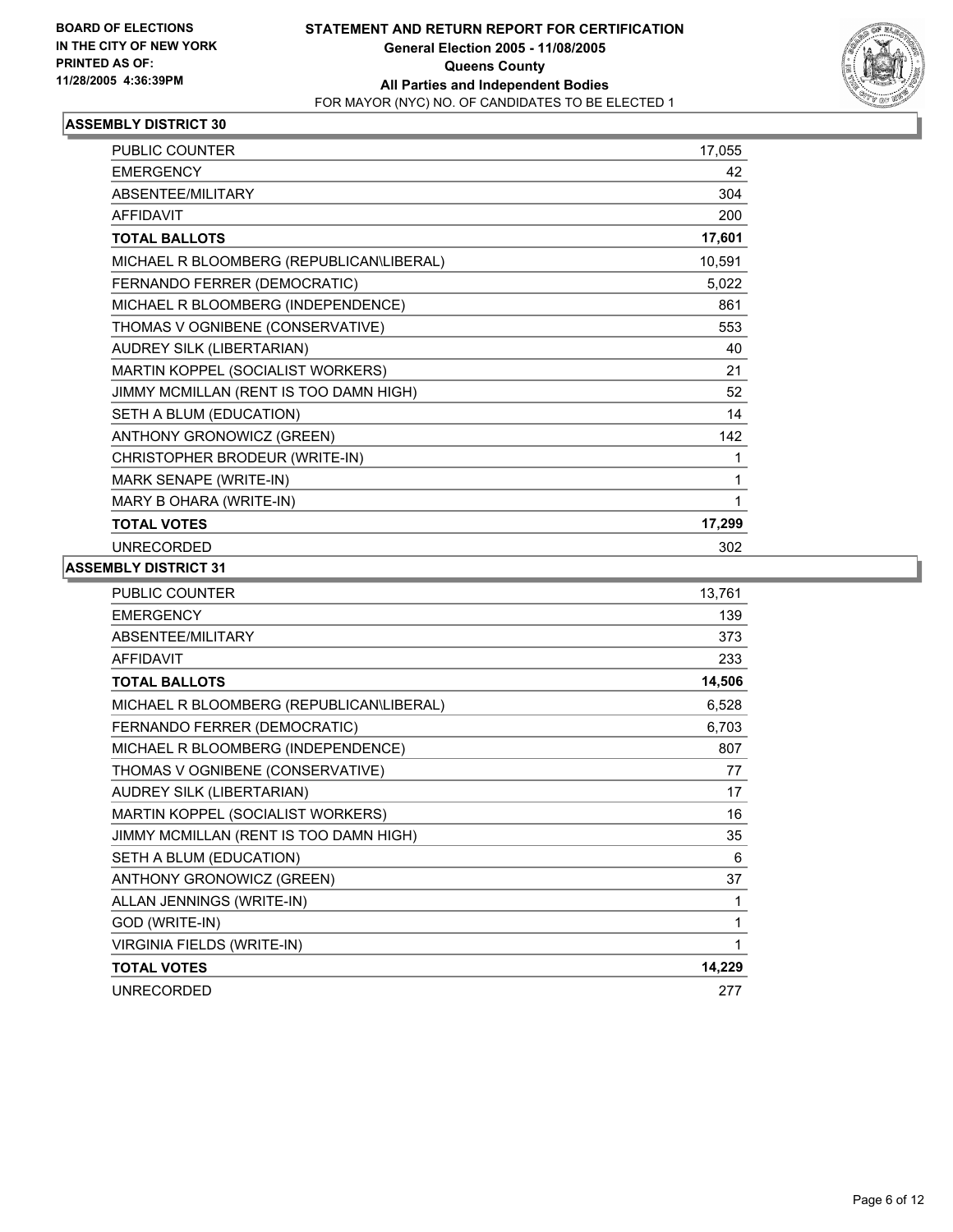

| PUBLIC COUNTER                           | 17,090 |  |
|------------------------------------------|--------|--|
| <b>EMERGENCY</b>                         | 21     |  |
| ABSENTEE/MILITARY                        | 200    |  |
| <b>AFFIDAVIT</b>                         | 194    |  |
| <b>TOTAL BALLOTS</b>                     | 17,505 |  |
| MICHAEL R BLOOMBERG (REPUBLICAN\LIBERAL) | 7,234  |  |
| FERNANDO FERRER (DEMOCRATIC)             | 8,470  |  |
| MICHAEL R BLOOMBERG (INDEPENDENCE)       | 1,221  |  |
| THOMAS V OGNIBENE (CONSERVATIVE)         | 65     |  |
| AUDREY SILK (LIBERTARIAN)                | 20     |  |
| MARTIN KOPPEL (SOCIALIST WORKERS)        | 20     |  |
| JIMMY MCMILLAN (RENT IS TOO DAMN HIGH)   | 38     |  |
| SETH A BLUM (EDUCATION)                  | 3      |  |
| ANTHONY GRONOWICZ (GREEN)                | 20     |  |
| FARD MUHAMMAD (WRITE-IN)                 |        |  |
| <b>TOTAL VOTES</b>                       | 17,092 |  |
| <b>UNRECORDED</b>                        | 413    |  |

| PUBLIC COUNTER                           | 19,635 |
|------------------------------------------|--------|
| <b>EMERGENCY</b>                         | 7      |
| ABSENTEE/MILITARY                        | 208    |
| <b>AFFIDAVIT</b>                         | 212    |
| <b>TOTAL BALLOTS</b>                     | 20,062 |
| MICHAEL R BLOOMBERG (REPUBLICAN\LIBERAL) | 10,402 |
| FERNANDO FERRER (DEMOCRATIC)             | 7,886  |
| MICHAEL R BLOOMBERG (INDEPENDENCE)       | 1,160  |
| THOMAS V OGNIBENE (CONSERVATIVE)         | 171    |
| AUDREY SILK (LIBERTARIAN)                | 28     |
| MARTIN KOPPEL (SOCIALIST WORKERS)        | 15     |
| JIMMY MCMILLAN (RENT IS TOO DAMN HIGH)   | 34     |
| SETH A BLUM (EDUCATION)                  | 11     |
| ANTHONY GRONOWICZ (GREEN)                | 43     |
| AL SHARPTON (WRITE-IN)                   | 1      |
| <b>TOTAL VOTES</b>                       | 19,751 |
| <b>UNRECORDED</b>                        | 311    |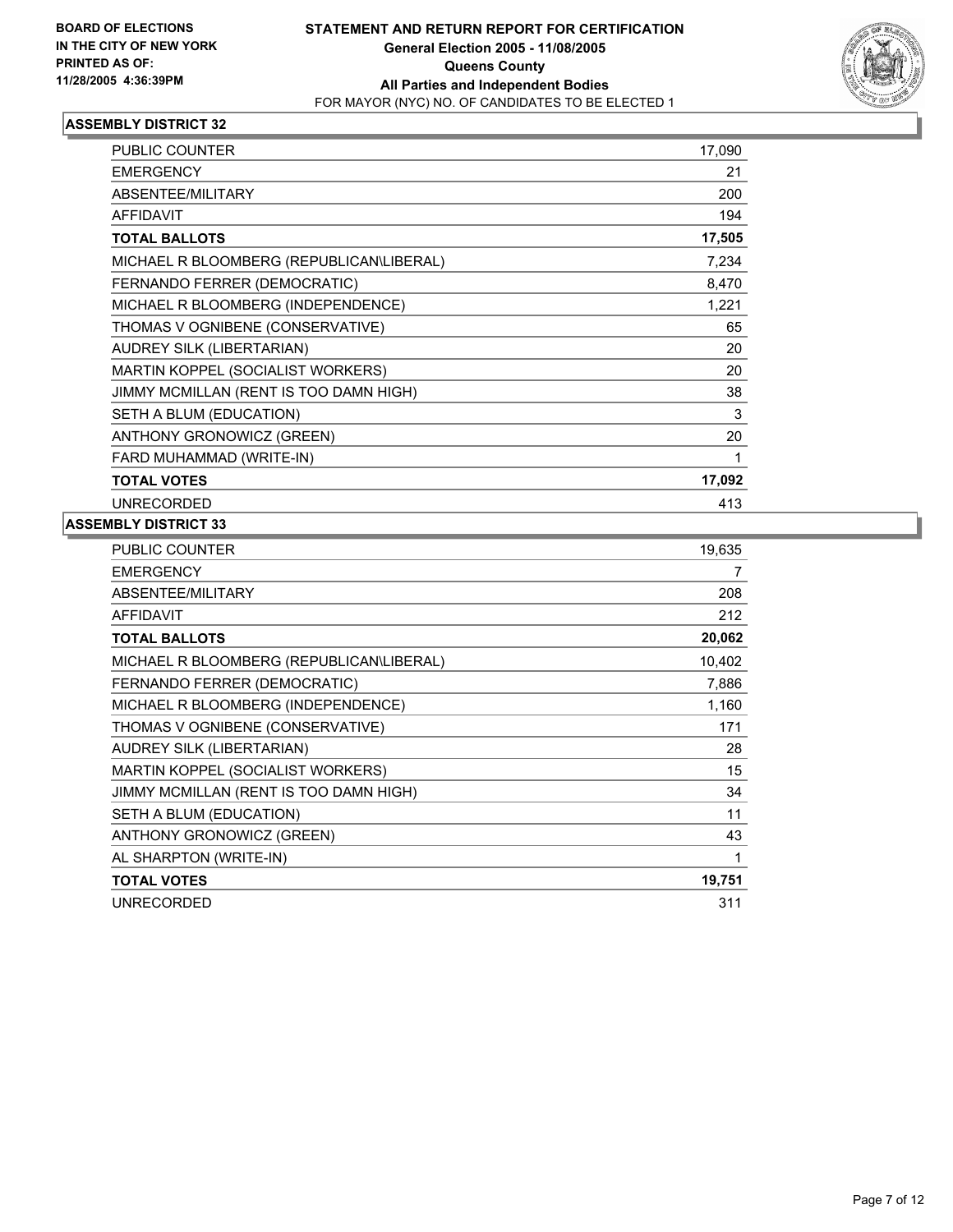

| PUBLIC COUNTER                           | 13,968 |
|------------------------------------------|--------|
| <b>EMERGENCY</b>                         | 6      |
| ABSENTEE/MILITARY                        | 188    |
| <b>AFFIDAVIT</b>                         | 155    |
| <b>TOTAL BALLOTS</b>                     | 14,317 |
| MICHAEL R BLOOMBERG (REPUBLICAN\LIBERAL) | 7,046  |
| FERNANDO FERRER (DEMOCRATIC)             | 6,140  |
| MICHAEL R BLOOMBERG (INDEPENDENCE)       | 596    |
| THOMAS V OGNIBENE (CONSERVATIVE)         | 169    |
| AUDREY SILK (LIBERTARIAN)                | 27     |
| MARTIN KOPPEL (SOCIALIST WORKERS)        | 14     |
| JIMMY MCMILLAN (RENT IS TOO DAMN HIGH)   | 29     |
| SETH A BLUM (EDUCATION)                  | 8      |
| ANTHONY GRONOWICZ (GREEN)                | 73     |
| ANTHONY WEINER (WRITE-IN)                |        |
| <b>TOTAL VOTES</b>                       | 14,103 |
| <b>UNRECORDED</b>                        | 214    |

| <b>PUBLIC COUNTER</b>                    | 13,243 |
|------------------------------------------|--------|
| <b>EMERGENCY</b>                         | 0      |
| ABSENTEE/MILITARY                        | 299    |
| <b>AFFIDAVIT</b>                         | 157    |
| <b>TOTAL BALLOTS</b>                     | 13,699 |
| MICHAEL R BLOOMBERG (REPUBLICAN\LIBERAL) | 6,582  |
| FERNANDO FERRER (DEMOCRATIC)             | 6,087  |
| MICHAEL R BLOOMBERG (INDEPENDENCE)       | 582    |
| THOMAS V OGNIBENE (CONSERVATIVE)         | 110    |
| AUDREY SILK (LIBERTARIAN)                | 23     |
| MARTIN KOPPEL (SOCIALIST WORKERS)        | 11     |
| JIMMY MCMILLAN (RENT IS TOO DAMN HIGH)   | 41     |
| SETH A BLUM (EDUCATION)                  | 10     |
| ANTHONY GRONOWICZ (GREEN)                | 40     |
| ANTHONY GRONWICZ (WRITE-IN)              | 1      |
| CECILA LEE (WRITE-IN)                    | 1      |
| <b>VIRGINIA FIELDS (WRITE-IN)</b>        |        |
| <b>TOTAL VOTES</b>                       | 13,489 |
| <b>UNRECORDED</b>                        | 210    |
|                                          |        |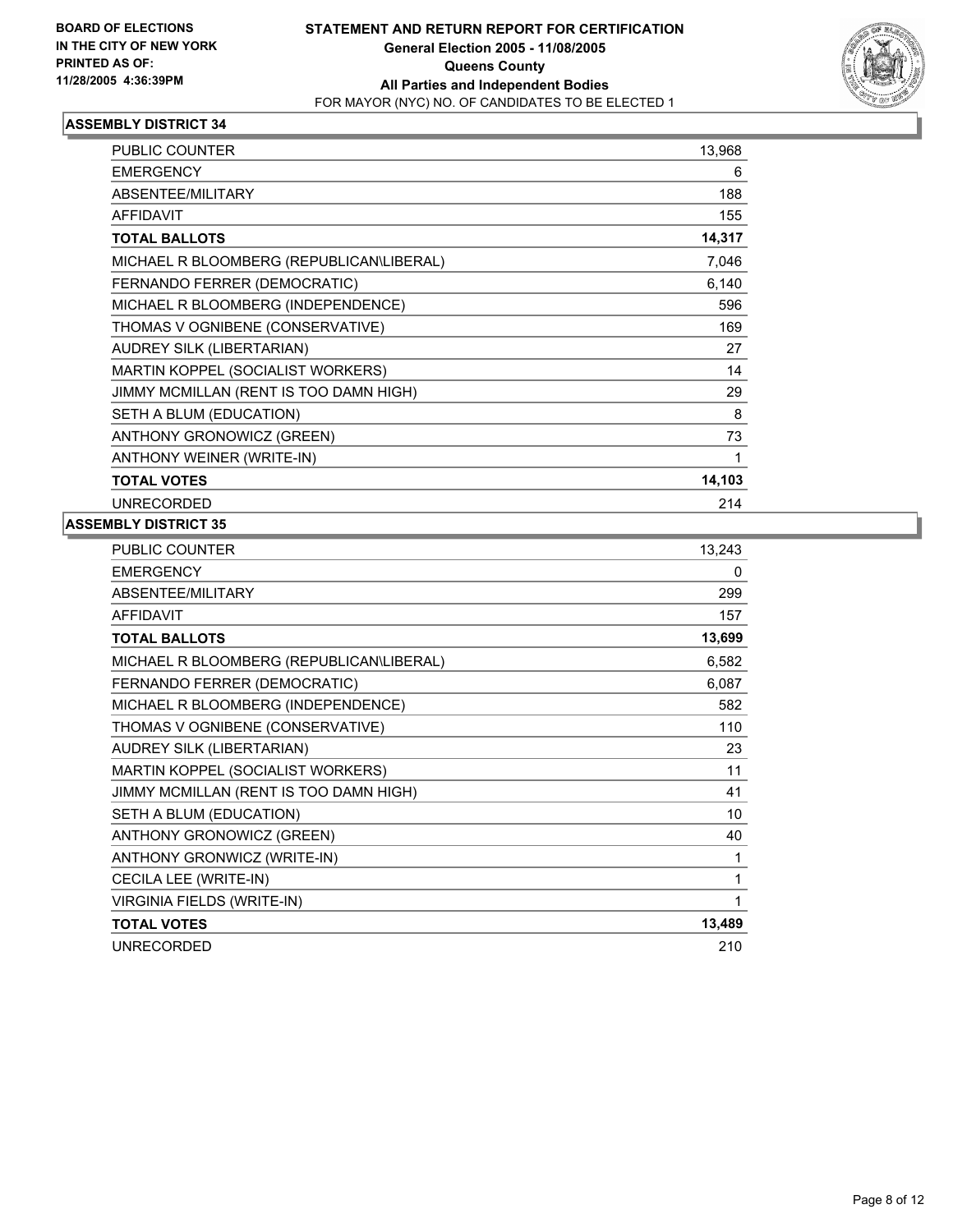

| <b>PUBLIC COUNTER</b>                    | 15,523 |  |
|------------------------------------------|--------|--|
| <b>EMERGENCY</b>                         | 0      |  |
| ABSENTEE/MILITARY                        | 190    |  |
| <b>AFFIDAVIT</b>                         | 261    |  |
| <b>TOTAL BALLOTS</b>                     | 15,974 |  |
| MICHAEL R BLOOMBERG (REPUBLICAN\LIBERAL) | 8,909  |  |
| FERNANDO FERRER (DEMOCRATIC)             | 5,393  |  |
| MICHAEL R BLOOMBERG (INDEPENDENCE)       | 774    |  |
| THOMAS V OGNIBENE (CONSERVATIVE)         | 239    |  |
| AUDREY SILK (LIBERTARIAN)                | 61     |  |
| MARTIN KOPPEL (SOCIALIST WORKERS)        | 43     |  |
| JIMMY MCMILLAN (RENT IS TOO DAMN HIGH)   | 73     |  |
| SETH A BLUM (EDUCATION)                  | 17     |  |
| ANTHONY GRONOWICZ (GREEN)                | 190    |  |
| ED KOCH (WRITE-IN)                       |        |  |
| MARK GREEN (WRITE-IN)                    |        |  |
| SERPICO (WRITE-IN)                       |        |  |
| <b>TOTAL VOTES</b>                       | 15,702 |  |
| <b>UNRECORDED</b>                        | 272    |  |

| <b>PUBLIC COUNTER</b>                    | 14,583         |
|------------------------------------------|----------------|
| <b>EMERGENCY</b>                         | 23             |
| ABSENTEE/MILITARY                        | 187            |
| <b>AFFIDAVIT</b>                         | 214            |
| <b>TOTAL BALLOTS</b>                     | 15,007         |
| MICHAEL R BLOOMBERG (REPUBLICAN\LIBERAL) | 6,470          |
| FERNANDO FERRER (DEMOCRATIC)             | 7,017          |
| MICHAEL R BLOOMBERG (INDEPENDENCE)       | 715            |
| THOMAS V OGNIBENE (CONSERVATIVE)         | 222            |
| <b>AUDREY SILK (LIBERTARIAN)</b>         | 49             |
| MARTIN KOPPEL (SOCIALIST WORKERS)        | 24             |
| JIMMY MCMILLAN (RENT IS TOO DAMN HIGH)   | 65             |
| SETH A BLUM (EDUCATION)                  | 18             |
| ANTHONY GRONOWICZ (GREEN)                | 129            |
| ANTHONY WEINER (WRITE-IN)                | 1              |
| <b>BRIAN LITTREIL (WRITE-IN)</b>         | 1              |
| CHRISTOPHER X. BRODEUR (WRITE-IN)        |                |
| DAFFY DUCK (WRITE-IN)                    | 1              |
| JOSPEH RUCCO (WRITE-IN)                  | 1              |
| PABLO MARTINEZ (WRITE-IN)                | $\overline{2}$ |
| <b>TOTAL VOTES</b>                       | 14,716         |
| <b>UNRECORDED</b>                        | 291            |
|                                          |                |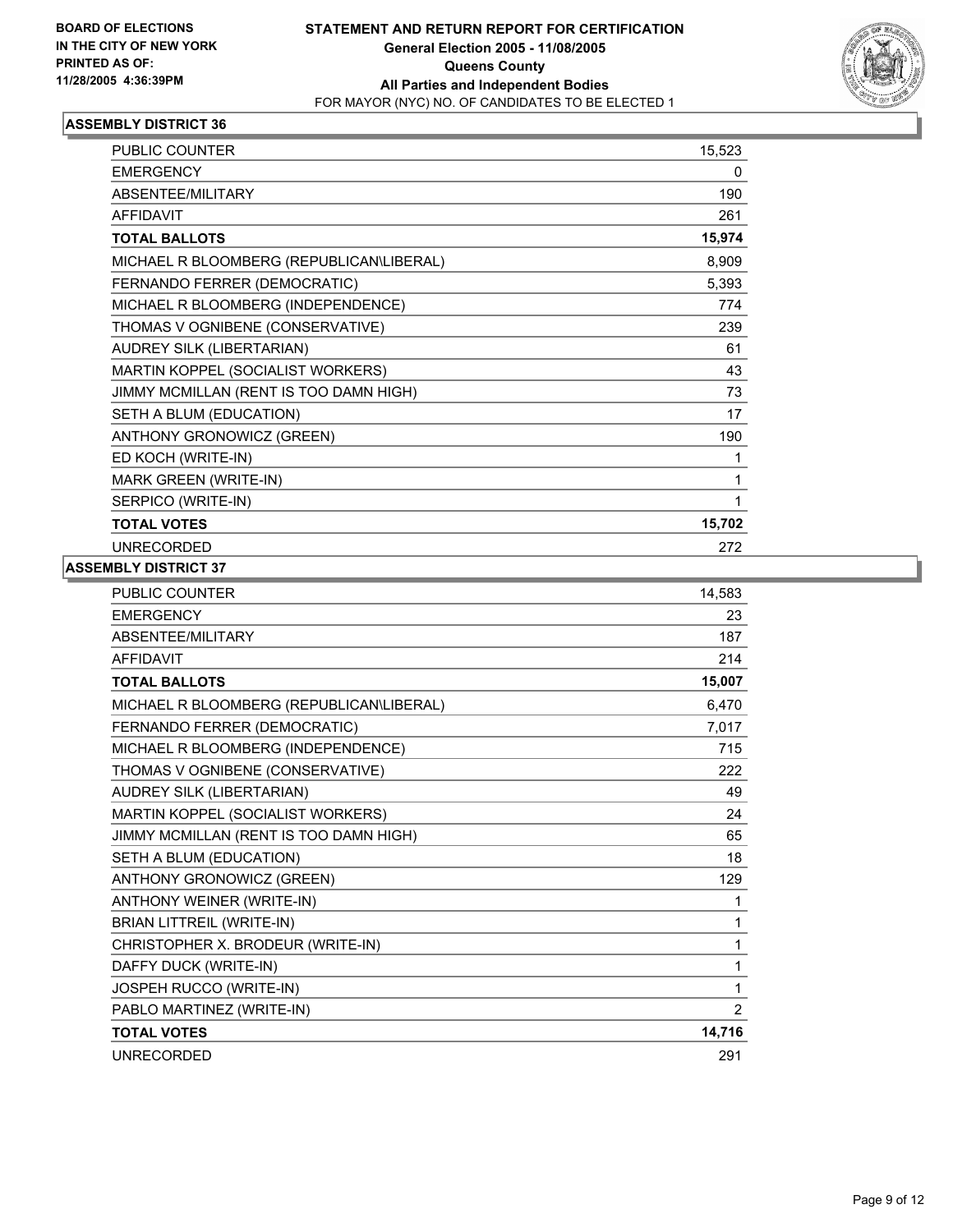

| PUBLIC COUNTER                           | 13,748 |  |
|------------------------------------------|--------|--|
| <b>EMERGENCY</b>                         | 12     |  |
| <b>ABSENTEE/MILITARY</b>                 | 176    |  |
| <b>AFFIDAVIT</b>                         | 188    |  |
| <b>TOTAL BALLOTS</b>                     | 14,124 |  |
| MICHAEL R BLOOMBERG (REPUBLICAN\LIBERAL) | 7,732  |  |
| FERNANDO FERRER (DEMOCRATIC)             | 4,952  |  |
| MICHAEL R BLOOMBERG (INDEPENDENCE)       | 575    |  |
| THOMAS V OGNIBENE (CONSERVATIVE)         | 567    |  |
| AUDREY SILK (LIBERTARIAN)                | 29     |  |
| MARTIN KOPPEL (SOCIALIST WORKERS)        | 11     |  |
| JIMMY MCMILLAN (RENT IS TOO DAMN HIGH)   | 27     |  |
| SETH A BLUM (EDUCATION)                  | 8      |  |
| ANTHONY GRONOWICZ (GREEN)                | 46     |  |
| <b>TOTAL VOTES</b>                       | 13,947 |  |
| <b>UNRECORDED</b>                        | 177    |  |

| PUBLIC COUNTER                           | 10,305 |
|------------------------------------------|--------|
| <b>EMERGENCY</b>                         | 0      |
| ABSENTEE/MILITARY                        | 102    |
| <b>AFFIDAVIT</b>                         | 151    |
| <b>TOTAL BALLOTS</b>                     | 10,558 |
| MICHAEL R BLOOMBERG (REPUBLICAN\LIBERAL) | 4,102  |
| FERNANDO FERRER (DEMOCRATIC)             | 5,792  |
| MICHAEL R BLOOMBERG (INDEPENDENCE)       | 338    |
| THOMAS V OGNIBENE (CONSERVATIVE)         | 64     |
| AUDREY SILK (LIBERTARIAN)                | 16     |
| MARTIN KOPPEL (SOCIALIST WORKERS)        | 8      |
| JIMMY MCMILLAN (RENT IS TOO DAMN HIGH)   | 22     |
| SETH A BLUM (EDUCATION)                  | 3      |
| ANTHONY GRONOWICZ (GREEN)                | 37     |
| CHRISTOPHER X. BRODEUR (WRITE-IN)        |        |
| T MAC (WRITE-IN)                         |        |
| <b>TOTAL VOTES</b>                       | 10,384 |
| <b>UNRECORDED</b>                        | 174    |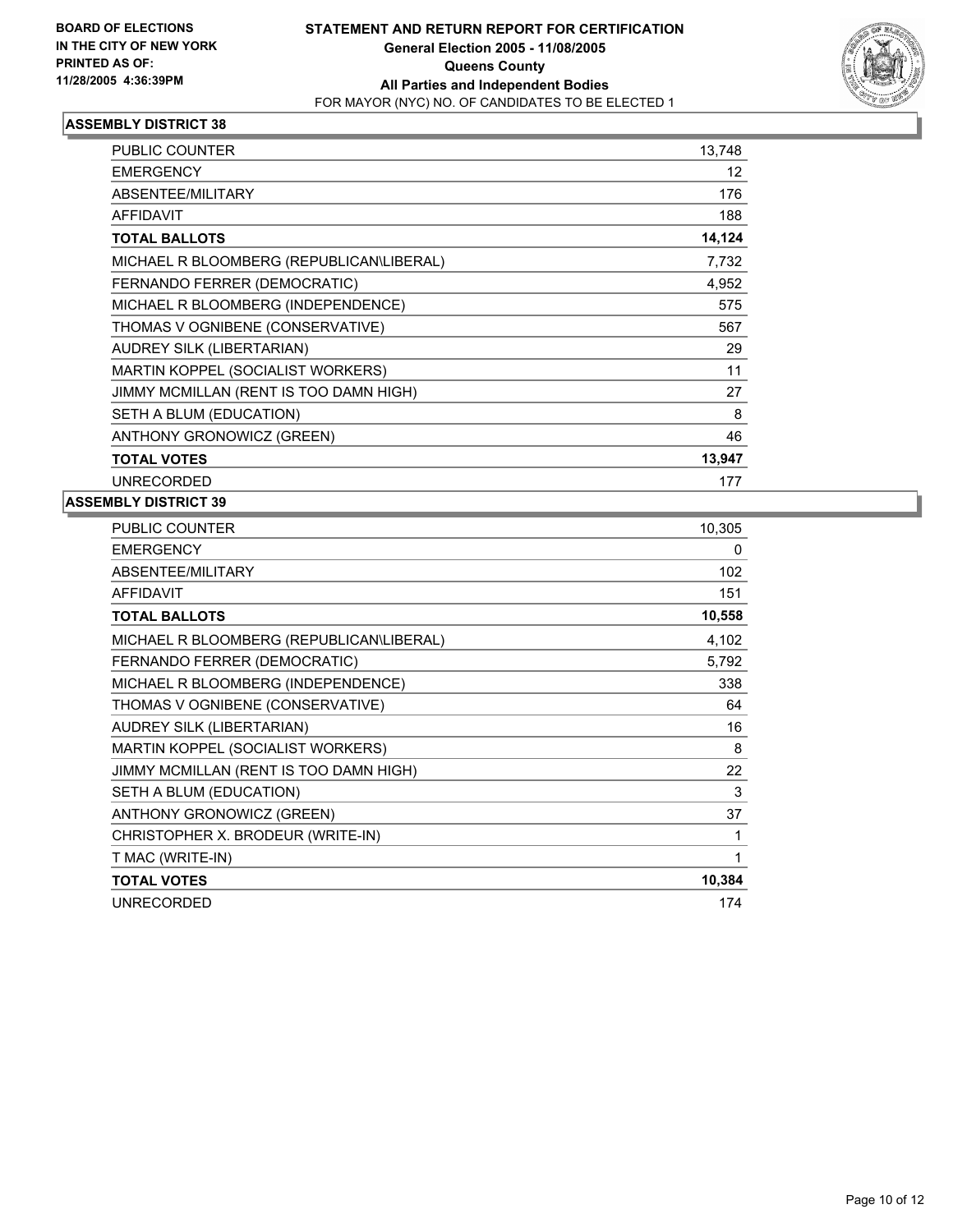

## **TOTAL FOR MAYOR (NYC) - Queens County**

| PUBLIC COUNTER                           | 313,444                 |
|------------------------------------------|-------------------------|
| <b>EMERGENCY</b>                         | 624                     |
| ABSENTEE/MILITARY                        | 6,077                   |
| <b>AFFIDAVIT</b>                         | 3,546                   |
| <b>TOTAL BALLOTS</b>                     | 323,691                 |
| MICHAEL R BLOOMBERG (REPUBLICAN\LIBERAL) | 184,426                 |
| FERNANDO FERRER (DEMOCRATIC)             | 107,086                 |
| MICHAEL R BLOOMBERG (INDEPENDENCE)       | 17,689                  |
| THOMAS V OGNIBENE (CONSERVATIVE)         | 5,645                   |
| AUDREY SILK (LIBERTARIAN)                | 617                     |
| MARTIN KOPPEL (SOCIALIST WORKERS)        | 384                     |
| JIMMY MCMILLAN (RENT IS TOO DAMN HIGH)   | 799                     |
| SETH A BLUM (EDUCATION)                  | 264                     |
| ANTHONY GRONOWICZ (GREEN)                | 1,285                   |
| AL SHARPTON (WRITE-IN)                   | 1                       |
| ALLAN JENNINGS (WRITE-IN)                | 1                       |
| ANTHONY GRONWICZ (WRITE-IN)              | 1                       |
| ANTHONY WEINER (WRITE-IN)                | 6                       |
| <b>BRIAN LITTREIL (WRITE-IN)</b>         | 1                       |
| CARLOS OPLACIO SR (WRITE-IN)             | 1                       |
| CECILA LEE (WRITE-IN)                    | 1                       |
| CHANIE SCHWEID (WRITE-IN)                | 1                       |
| CHRISTOPHER BRODEUR (WRITE-IN)           | 1                       |
| CHRISTOPHER X. BRODEUR (WRITE-IN)        | $\overline{c}$          |
| DAFFY DUCK (WRITE-IN)                    | $\mathbf 1$             |
| DAVID GOREL (WRITE-IN)                   | 1                       |
| DOROTHY WARMAN (WRITE-IN)                | 1                       |
| ED KOCH (WRITE-IN)                       | $\overline{\mathbf{c}}$ |
| EDWIN MOORE (WRITE-IN)                   | 1                       |
| FARD MUHAMMAD (WRITE-IN)                 | 1                       |
| GIFFORD MILLER (WRITE-IN)                | 1                       |
| GOD (WRITE-IN)                           | 1                       |
| <b>GRACE KELLY (WRITE-IN)</b>            | 1                       |
| JERALD SEIDMAN (WRITE-IN)                | 1                       |
| <b>JESUS CHRIST (WRITE-IN)</b>           | 1                       |
| JOHN SABINI (WRITE-IN)                   | 1                       |
| JOHN W CRONIN (WRITE-IN)                 | $\overline{\mathbf{c}}$ |
| JOSEPH ADDABBO (WRITE-IN)                | 1                       |
| <b>JOSHUA RIKLAN (WRITE-IN)</b>          | 1                       |
| JOSPEH RUCCO (WRITE-IN)                  | 1                       |
| K.H. (WRITE-IN)                          | 1                       |
| MARK GREEN (WRITE-IN)                    | 1                       |
| MARK SENAPE (WRITE-IN)                   | 1                       |
| MARY B OHARA (WRITE-IN)                  | 1                       |
| MICHAEL CHANIN (WRITE-IN)                | 1                       |
| OREO SEIFERT (WRITE-IN)                  | $\mathbf{1}$            |
| PABLO MARTINEZ (WRITE-IN)                | 5                       |
| ROSEMARY SHEPARD (WRITE-IN)              | 1                       |
|                                          |                         |